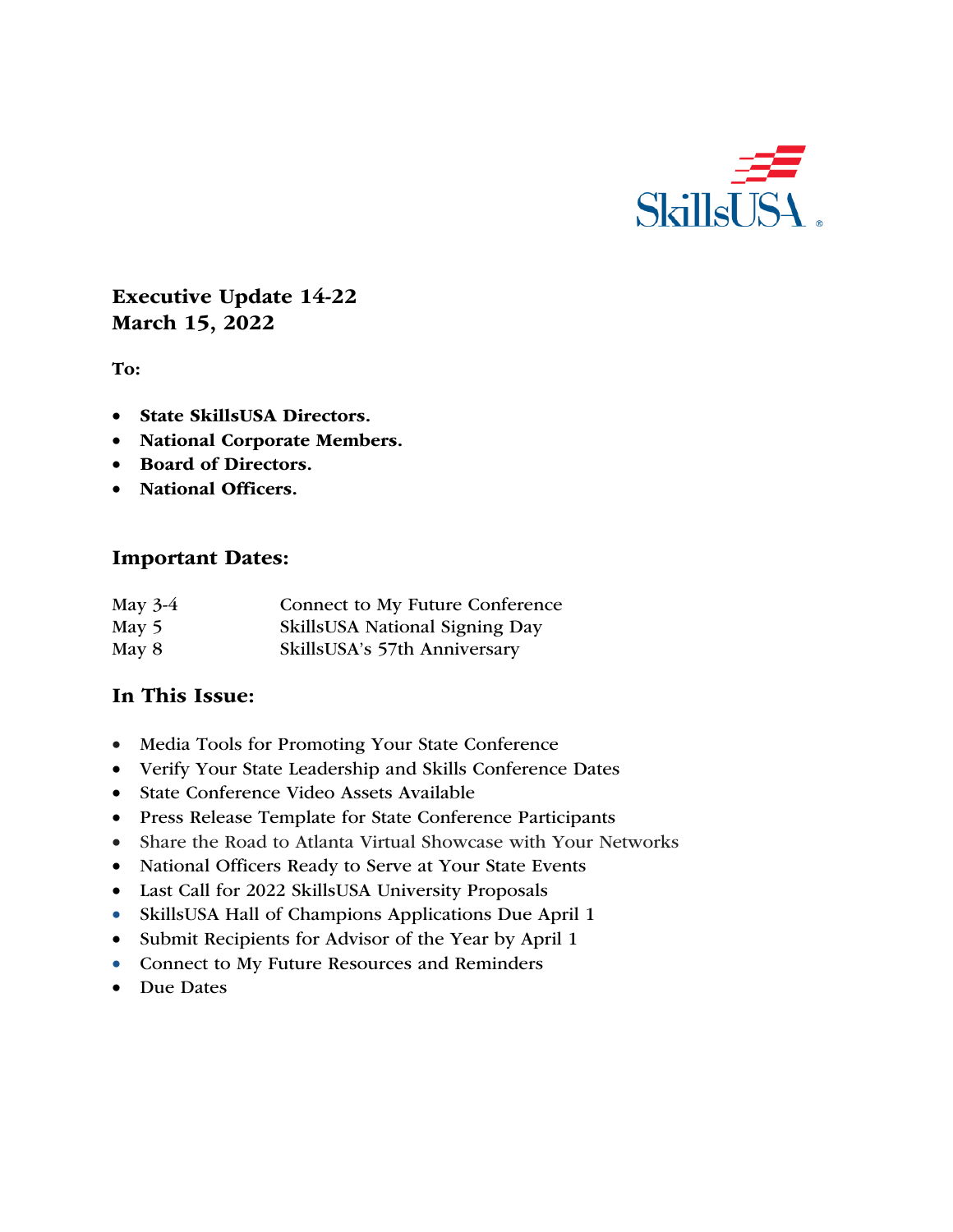## Media Tools for Promoting Your State Conference

State SkillsUSA directors recently received a link to the new SkillsUSA State Media Kit for SLSC and NLSC, which can also be accessed through SkillsUSA CONNECT in the "State Director Resources" section. The media kit includes a sample conference letter of invitation, press release templates and other public relations resources. Templates can be downloaded in Word for easy customization. For questions, contact *Jane Short*.

# Verify Your State Leadership and Skills Conference Dates

State directors, SkillsUSA plans to recognize your state associations on social media during the week of your state conferences, so we need to be sure we have the correct dates. Our current information resides here. Please review and send date or location updates as you have them to Patty Duncan.

## State Conference Audio/Video Assets Available

SkillsUSA has produced a number of audio and video assets that can be used at your state conferences. New materials have recently been added, including videos with captions. Included is a conference open video, messages from our national officers, music videos, a special "Call to Conference" promotional video for NLSC, various bumpers, a greeting from executive director Chelle Travis, Emblem Ceremony PowerPoint documents and more. Please contact **Tom Kercheval** with any questions or issues.

# Press Release Template for State Conference Participants

New on the SkillsUSA advocacy site is a press release template for state conference participants and others to share competition results with local media. Parents, instructors, students or anyone can send emails. Please spread the word about this important tool at your state conferences. For questions, email Jane Short.

## Share the Road to Atlanta Virtual Showcase with Your Networks

SkillsUSA will be holding virtual sessions for business partners and sponsors to preview NLSC event sponsorship, SkillsUSA TECHSPO exhibitor options and other marketing and promotional opportunities for the upcoming conference in Atlanta. We will virtually walk prospects through the Georgia World Congress Center and the State Farm Arena. Choose one of four virtual sessions: March 23 at 3 p.m.; March 28 at 6 p.m.; April 20 at 3 p.m.; and April 25 at 6 p.m. We encourage you to share this registration link with your local business and industry representatives.

## National Officers Ready to Serve at Your State Events

SkillsUSA's national officers are ready and willing to serve at your state conference by speaking, introducing partners and special guests, or facilitating workshops. Complete a request form today to get assistance for your state conference while providing an incredible opportunity for a student leader.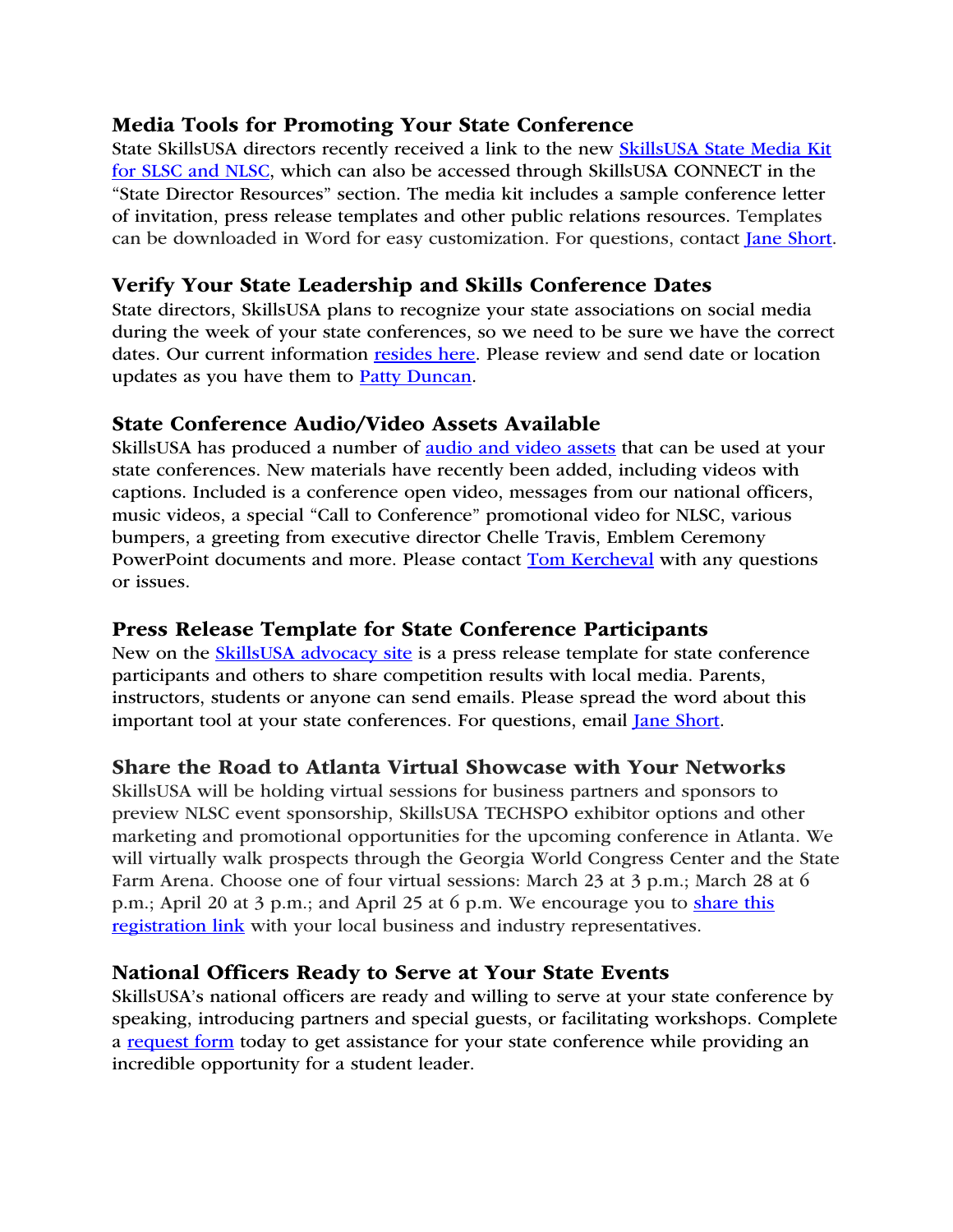# Last Call for 2022 SkillsUSA University Proposals

Are you an expert in your career cluster? Do you have a skill you would like to share with teachers and students attending the 2022 National Leadership and Skills Conference in Atlanta? SkillsUSA is seeking presenters for the 2022 SkillsUSA University, and if you'd like to be one of them, submit your request here by the final deadline of March 19. Sessions will take place on June 21, 22 and 23. For questions, contact Karolina Belen.

# SkillsUSA Hall of Champions Applications Due April 1

The new SkillsUSA Hall of Champions Award recognizes individuals who have dedicated themselves at the national level to helping youth develop and embody the components of the SkillsUSA Framework. Candidates may be nominated by a state SkillsUSA director, current or past SkillsUSA board member, SkillsUSA headquarters staff member, SkillsUSA chapter, stakeholder, alumni or other leaders in the organization. The nomination form must be accompanied by up to five letters of support demonstrating the nominee's impact on student development within the SkillsUSA Framework. Complete the application here no later than April 1.

# Submit Recipients for Advisor of the Year by April 1

Advisor of the Year (AOY) information and resources for state SkillsUSA directors are located on SkillsUSA CONNECT. There are two guides: one for state associations that use the SkillsUSA Register site to collect and judge state-level AOY applications and the other for state associations that select their AOY recipient using their own process. The deadline for state directors to submit state recipients to the national office is April 1. For questions, contact Taryn Erminio.

# Connect to My Future Resources and Reminders

Registration for SkillsUSA's Connect to My Future Career Conference opens on March 21. Please promote the program to your advisors using these tools:

- Hype Video
- Website
- Social Media Toolkit with posts and graphics to promote the program

Please reach out to **Melinda Lloyd** with any questions.

# Due Dates

#### March

| March 15 | National Conference Pin and T-Shirt Design Contest entries due |
|----------|----------------------------------------------------------------|
| March 31 | NTHS Scholarship applications due                              |